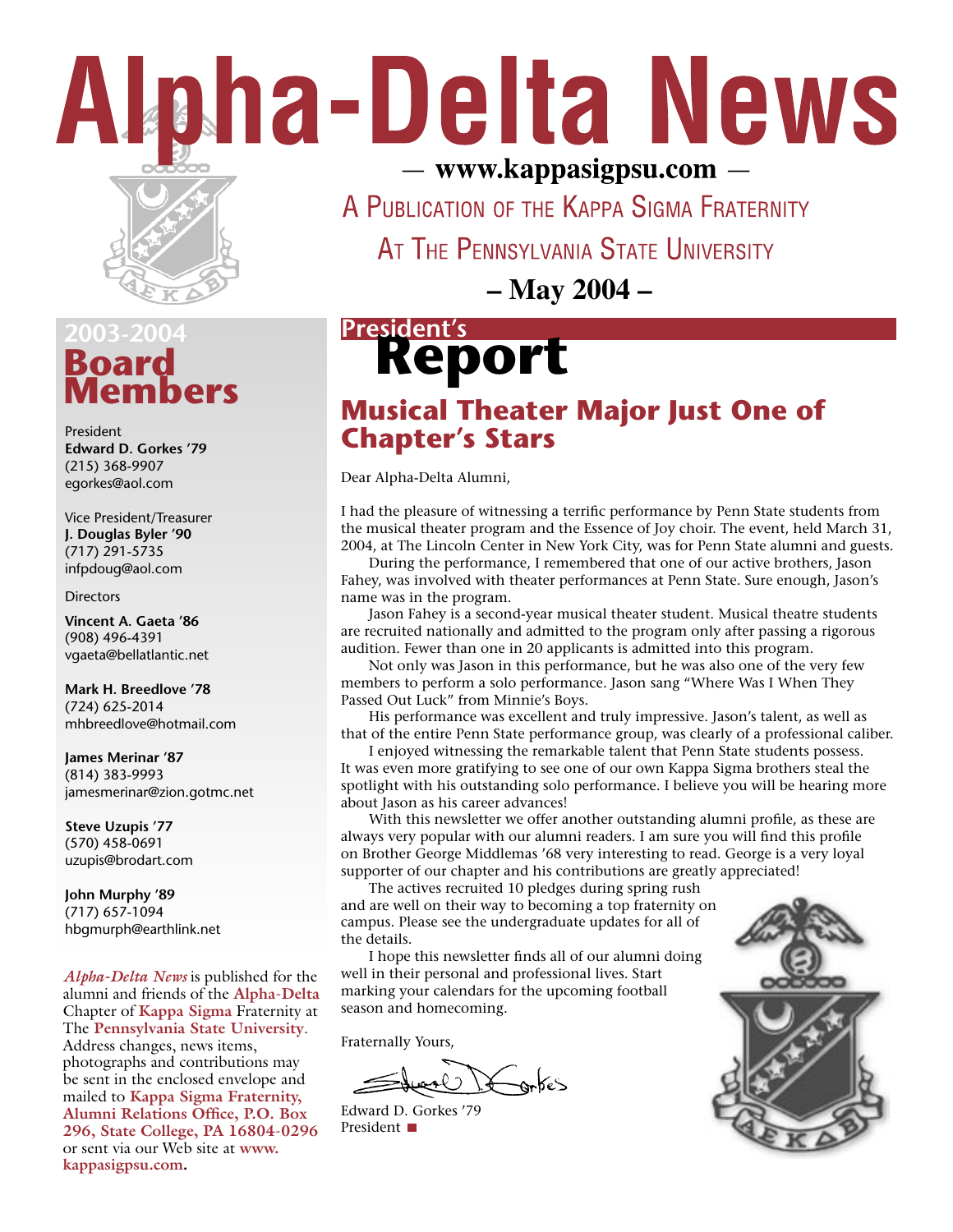# **Pro***file* **George Middlemas '68 Alumni**

## **Risk Is Not a Bad Word for George Middlemas**

Breaking your neck at the age of 17 may not sound like a blessing in disguise to most people, but it taught George Middlemas '68, highly successful venture capitalist, a valuable life lesson. "After all, surviving a broken neck puts a different perspective on what most other people might consider risk taking in investing," observed Middlemas. The accident occurred during a high school gymnastics exercise. Gymnastics may have taught him a lot about flexibility, too. "Times change. You have to be able to take control of your own life."

 George Middlemas has certainly done that. He came to Penn State with the encouragement of **Fletcher Byrom** who had been named a distinguished alumnus in 1963 and served on the Board of Trustees in the early '70s. Middlemas demonstrated the respect and appreciation he felt for Byrom's interest in him as a young man when he funded the Fletcher L. Byrom Earth and Science Library: Program and Collections Endowment at Penn State in 2001.

 Middlemas rushed Kappa Sigma at Penn State because he thought the brothers were a great group of young men. When asked what event he remembers most vividly from his days living in the house, he said, "Of course, things like Spring Week stand out. We did some really fun shows paired with different sororities. I always enjoyed the theatrical activities. But there was one particular event that involved a papiermâché Santa Claus that I'm sure other brothers will remember with a good laugh!" If the brother responsible for that prank is reading this, your secret is still safe. No names were divulged! Middlemas could often be found hanging out with brothers **Ron Abbruzzese**, **George Taylor**, **John Rogers**, **Joe LoPriore**, and **Al Waldhuber**.

 Middlemas was one of two student members of the Faculty Senate on campus and graduated with a degree in history and political science. He then earned an M.A. from the University of Pittsburgh and an M.B.A. from Harvard University. He went to New York City to start with Arthur Young in the merger and acquisitions business.

By 1979, he had discovered the investment sectors that really excited him - telecommunications, software, and information technology. He has been involved with venture investing ever since. He eventually became a vice president with Citicorp Venture Capital and later senior vice president and principal of Inco Venture Capital Management. One start-up company that particularly caught his interest in the early '80s was Quantum Computer Services. He stuck with it through some tough times. That company

*ff* **Middlemas rushed Kappa Sigma at Penn State because he thought the brothers were a great group of young men.**

eventually became America Online. He was instrumental in restructuring the company and the initial public offering. He met Sherry Petska in 1985, and after a typically long New York courtship, they married in 1991. Before the year was out, the couple moved to Chicago where he is now a managing general partner with Apex Venture Partners. The firm has more than \$450 million under management.

 Sherry and George Middlemas actively support the arts both in the Chicago area and New York. Sherry is the chairman of the board for Sherwood Conservatory of Music in Chicago. They are also supporters of the Chicago and New York Metropolitan Operas and the Joffrey Ballet of Chicago. They are big fans and supporters of Penn State as well. They have made many contributions to university funds and activities including the Ruth C. Silva Scholarship in the College of Liberal Arts. Middlemas is chairman of the University Libraries' Grand Destiny Campaign and a member of the President's Club, the Mt. Nittany Society, the Laurel Circle, and the Atherton Society. He and Sherry are especially

proud of the library endowment they have established to honor both their fathers' service in World War II, the Eighth Air Force Archive. In 2002, Middlemas was honored with the Alumni Fellow Award, the alumni association's highest honor for a leader in a professional field.

 The couple enjoys golf and snow skiing. They have a home in Beaver Creek, Colo., where they go to escape winter in Chicago. They go to most of the PSU home football games. He keeps close tabs on many of the events in State College. When asked what he would like to do when he gets to retire one of these days, Middlemas had a surprising answer, "I'd really like to write. I have always been a history buff and am particularly interested in Winston Churchill. I would like to write a novel about World War II and the years immediately after."

 Thanks to a generous endowment, there is now a special library archive at Penn State with an outstanding collection of sources from that period where he can begin his research.

 Brothers may contact Sherry and George Middlemas at **geomiddl@apexvc.com**.



Beginning with last semester's Halloween party, we've been working to spread the word that Kappa Sigma is more than just a fraternity and that we want to improve relations with the community. To further this goal, Kappa Sigma, with the help of the Tri-Sigma sorority, held its first annual egg hunt April 7, 2004, for the children of the community. Families enjoyed pizza and other treats as they watched their children decorate eggs with Greek students and then run around in an Easter egg hunt. About 10 children and their parents attended.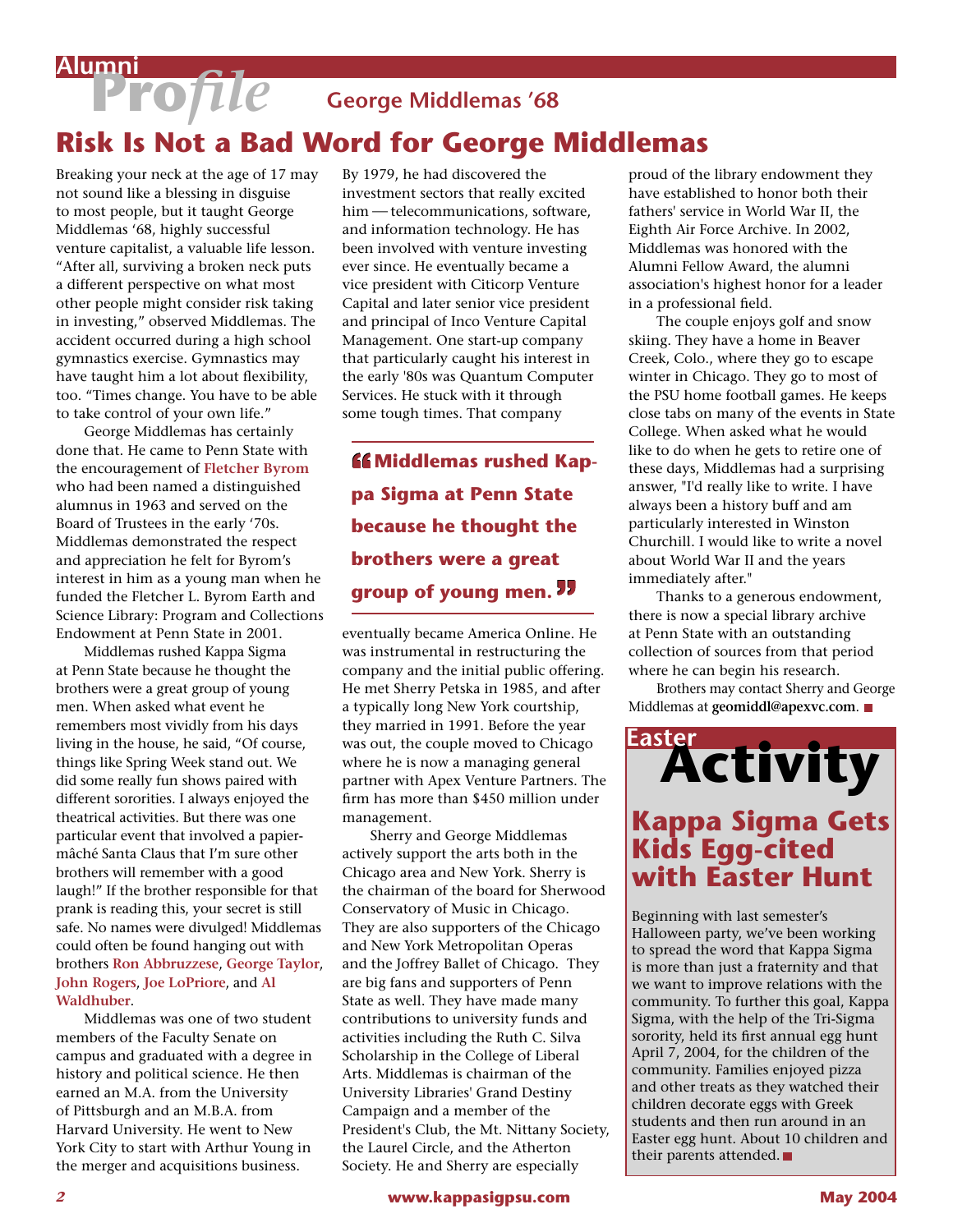# **Weekend** *By Andre Aklian* **Traditional Blue-White Weekend a Festive Celebration**

Our Blue-White Weekend celebration was a lot of fun this year. Some alumni rolled in Friday night and got to catch up with old friends at the bars of State College. The next morning, we all gathered at our usual spot for a nice tailgate, with a lot of good food and good times. The Blue-White Dinner started out with cocktails and hors d'oeuvres, including shrimp and buffalo wings. The dinner was grilled chicken and our cook, Judy, did a great job. We even had a Kappa Sigma cake for dessert!

 The Blue-White scholarship winners were Brian Laino and Darren Duhnke, two hard-working brothers with good grades and dedication. Our Brother of the Year was Tim Scanlon, whose hard work as our 'Thon chair helped us raise \$22,450. After dinner, all the brothers enjoyed the rest of the evening to their leisure, either downstairs in our party room or out on the town. **Wes Link** was once again a lot of fun and had so many stories for us all to enjoy.



 Hope to see you all there next year! *Kappa Sigma award winners from left to right: Tim Scanlon (Brother of the Year) and Brian Laino and Darren Duhnke (scholarship winners).*





# **Academic Raffle: the Ticket to Better Grades** Undergraduate<br>**Raffle**

In an effort to raise our chapter's GPA, we have reinstated an academic raffle, whereby brothers can earn tickets for achieving academic excellence in their classes. At the last meeting of the year, the tickets will be placed in a box and then a winner will be drawn at random to win a gift certificate to Best Buy. We use this as an incentive for the brothers to care about their grades, not only for their own future success but also so they can earn rewards for working hard in their classes.

 Our pledges are making great strides with their own grades, as they all have been attending their study hours every night and are averaging at least 10 hours per week in the library. We feel that setting study hours while they are pledging will set a good example and show that we care about the academic success of our chapter. Furthermore, we want to set an example to pledges about how they should be studying, not only when they are pledging but also when they are in the brotherhood.

Fraternally Yours, Mike Samick  $\blacksquare$